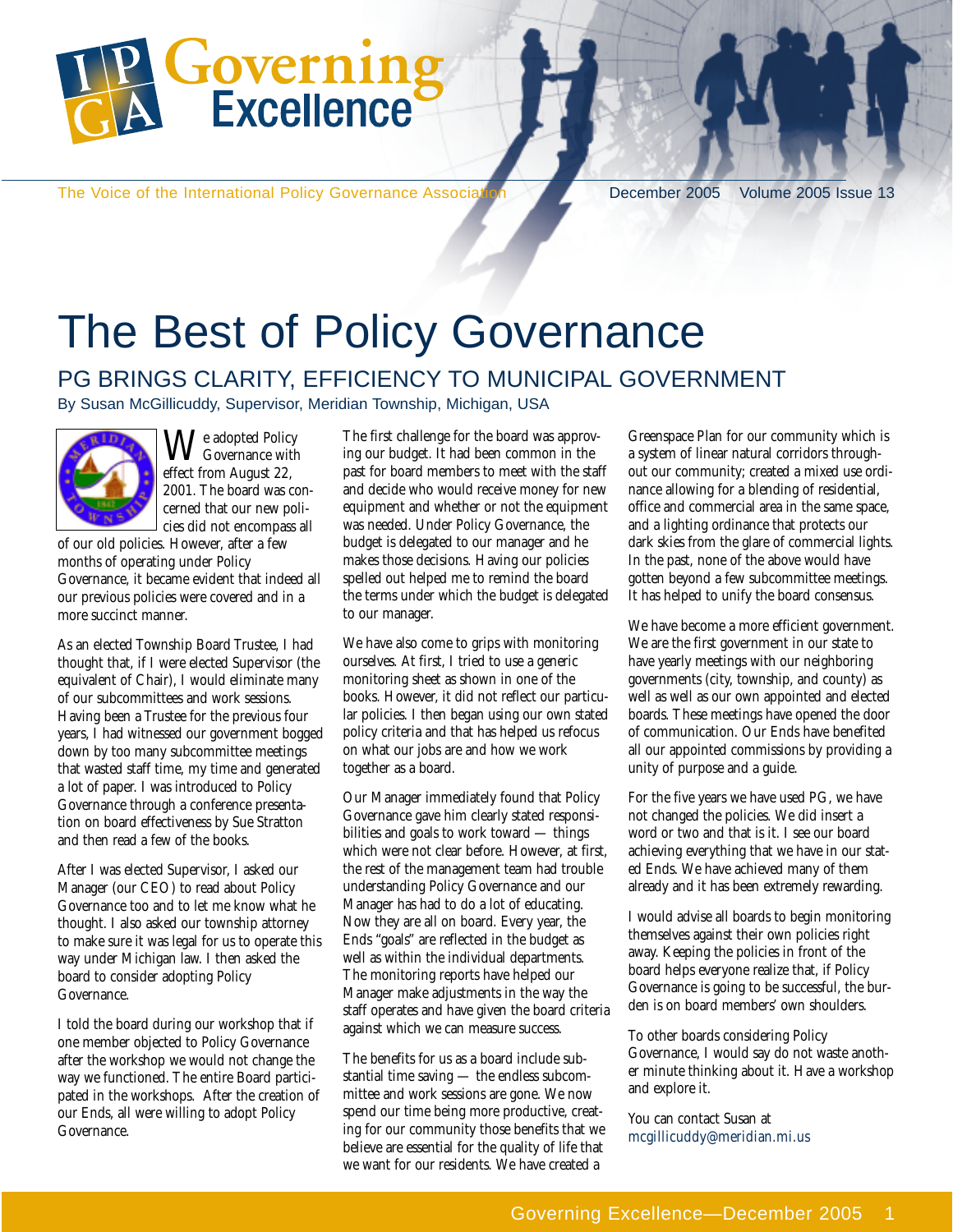

# Hot Tip!

## WAYS TO CONVEY PG PRINCIPLES

By Stacy Sjogren, Out of the Woods Consulting

**News Flash! Most people are not** highly stimulated by the notion of learning about effective governance. **highly stimulated by the notion of learning about effective governance.**

Granted, most of you reading this article are likely to share with me this quirky obsession for all things governance. I adore the hunt for the perfect word in a new limitations policy and find spending an afternoon reconciling old bylaws with new policies rather comforting. So, knowing that all of humankind doesn't share these pleasures is vaguely depressing.

This sad reality means that, if we want to be effective Policy Governance communicators, we must spice up the learning lest we numb both the minds and butts (bums for you Brits) of our fellow board member, seminar or client learners. After all, most adults will only listen for basic understanding up to 90 minutes at a stretch and for retention up to 20 minutes. It may be helpful to think about designing your presentation with the following 90/20/8 concept in mind:

1) keep learning modules to 90 minutes or less

2) change your teaching approach (lecture, small group discussions, worksheets, etc.) every 20 minutes and,

3) involve participants (through role-playing, sharing experiences, etc.) every 8 minutes

The good news is that spicing up your training is not difficult and a great deal more rewarding for you and your participants!

To give you some new ideas to consider, I contacted a few colleagues to see what they were doing to heighten the learning experience of their clients. Why not give some of these techniques a try?

#### **To highlight the benefit of brevity:**

Ask everyone to practise the brevity that a board needs by expressing what they want out of the workshop in three words *only*. It's amazing how much you can learn from such a few words.

#### **Explain the use of negative language and the power of creating limitations:**

Have the group think about the endless directions parents give trying to get teenagers to keep their rooms clean. Ask participants to create a short list of three "essentials" for their teen prefacing the list with the phrase "whatever you do in your room is your business, just don't fail to ... 1, 2 and 3." Then spend a few minutes rounding up all the possible answers. You will find that each person has different levels of tolerance. This opens the group up to the concepts of negative language in limitations policies and the role of the board defining the extent or depth of those limitations.

#### **To illustrate the principle of One Voice:**

Ask for a volunteer to step outside the room for a moment. Explain to the group that you will have the volunteer do a series of simple tasks, like pick up a glass, carry the glass to another part of the room, then return to a seat and sit down, but the only clues will be the ringing of a bell, similar to the "getting hotter/getting colder" game. Ask the group how long they think it will take the volunteer to perform the three tasks. Usual responses run from 10 minutes to an hour.

Then ask the volunteer to come back into the room and explain the game to them. Some people get confused and stand still so be ready to tell them to keep moving and to try going in all directions. As they move about the room, ring the bell softly, louder, or not at all, depending on whether they're warmer or colder. They usually complete all tasks in less than 2 minutes. The group is pretty impressed!

Then ask the volunteer to step back outside and bring out a second bell and recruit a volunteer bell ringer. Come up with two sets of three different simple tasks, just like individual board members giving staff differing interpretations and instructions of what they want. With both bells ringing at different times and strengths, the volunteer wanders about in confusion and increasing frustration. After 2-3 minutes, the room is laughing and you've made your point.

#### **To check a group's understanding of Policy Governance principles:**

Create and print out one question about Policy Governance per participant in the session. Create questions that should have participants thinking, such as, "What is the 'reasonable interpretation' rule and how does it work?" or "What is the difference between Ends and means?" or "Why does Policy Governance have boards develop policies from broad statements to specific?" etc. Hand out the questions, asking each participant to ask their question of three other participants in the room, jotting down the answers they receive.

Lastly, debrief the group as a whole, asking participants to share the answers they received, listening for wide variations in responses and gaps in understanding. The workshop leader can then review key Policy Governance principles wherever gaps appear, and/or move forward when the group's understanding seems solid.

*Special thanks to Larry Hermen, Bill Charney, Jim Hyatt, Caroline Oliver and Susan Mogensen*

You can contact Stacy at: ssjogren@astound.net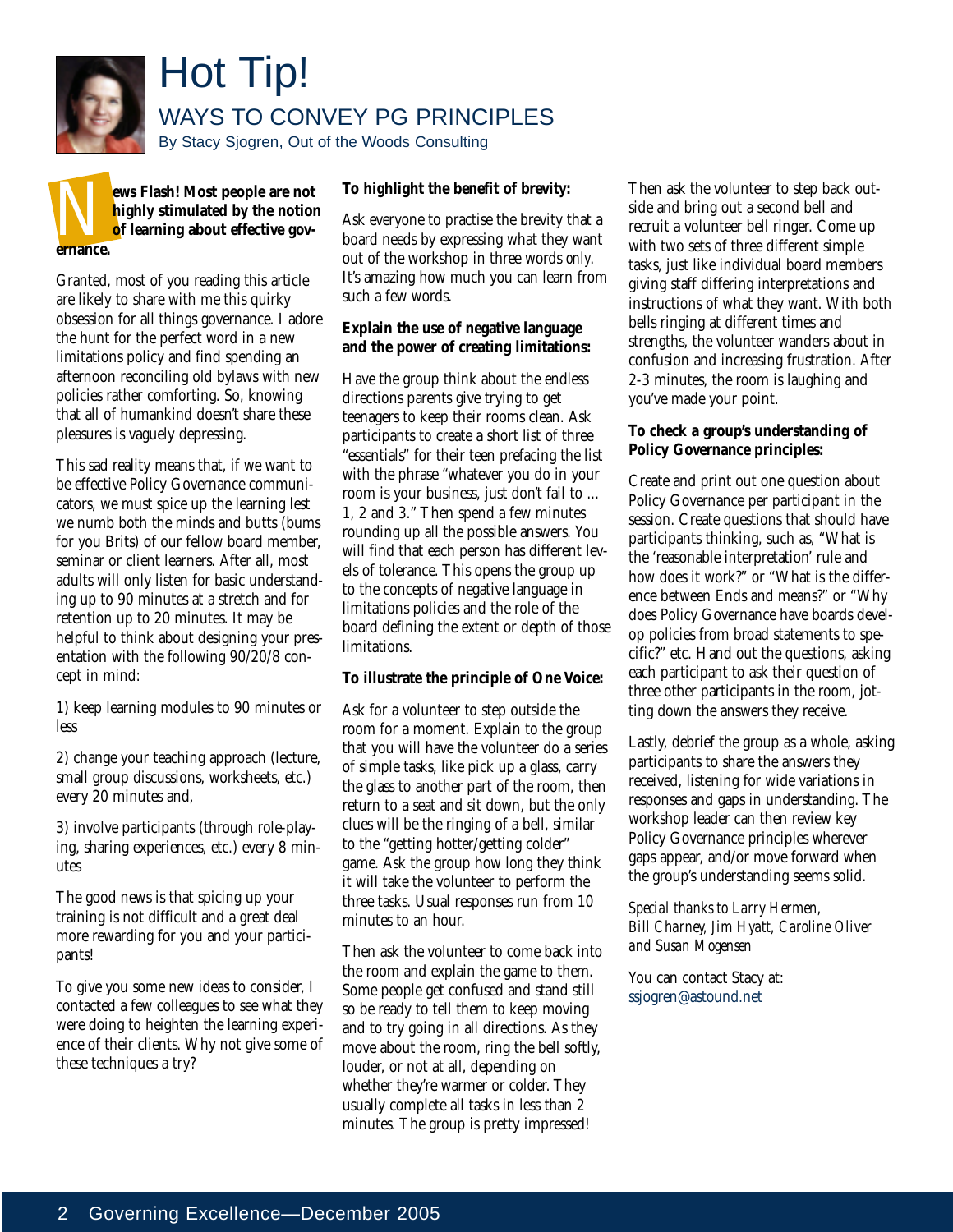

#### What's New and Exciting

- IPGA members, colleagues and clients can now register to attend IPGA's third annual conference, *Responsible Governance: The Power of Accountable Boards*. Highly advantageous rates are available for groups of three or more from one organization and for IPGA members, and "extra early bird" rates as low as \$479 per person are in effect until January 31, 2006. To register, go to www.regonline.com/85609 or visit www.ipgaconference.org.
- IPGA is pleased to announce that Dr.  $\mathcal{L}$ Gar Alperovitz has been chosen to make a keynote address at its conference in San Antonio next June. Dr. Alperovitz, Lionel R. Bauman Professor of Political-Economy at the University of Maryland, is a former Fellow of Kings College, Cambridge University, of the Institute of Politics at Harvard, of the Institute for Policy Studies, and a Guest Scholar at the Brookings Institution. His most recent book *America Beyond Capitalism: Reclaiming Our Wealth, Our Liberty and Our Democracy* was published in late 2004, and his presentation at the IPGA conference is titled, "Ownership, Community and Democratic Governance: The Emerging Possibility of a Transformative Moment."
- A Dutch language version of the Policy Governance Source Document has just been released. The Policy Governance "Brondocument" can be downloaded from the main page and the "news" page of the IPGA website. Thanks go to Jan Maas and Helmie Smole van Ravestein for their generosity in translating this critical Policy Governance document into Dutch.

## And Another Thing… ARE YOU READY FOR SAN ANTONIO?

Caroline Oliver, General Editor



 $\prod_{\text{def}}$  et's take a moment to pononly six months away from the third annual conference of the International Policy Governance Association.How time flies!

What will our 2006 flagship event achieve? How will we use this opportunity to grow our personal capacity for realizing the value of Policy Governance? Can we make it a major leap forward in the capacity of our association, IPGA, to blaze the trail towards owner-accountable effective governance? What are we each going to do to turn the possibilities into reality?

How about getting ahead on your New Year's resolutions? How about:

w Making it a habit to talk to everyone you meet about the most exciting, innovative, creative event in the international governance calendar – it's all happening in San Antonio, Texas, in June 2006.

- w Setting yourself a mental target for how many people you would like to have there from your world and start visualizing them being there with you.
- w Deciding what reminders you are going to send out, when and to whom and putting the dates in your calendar.
- w Considering using the conference as an opportunity to get together with your whole board or the others interested in governance in your industry or region.
- Thinking about what you can share at the conference and how.

Time flies – let's use it to make 2006 the best year for Policy Governance yet!

You can contact Caroline at coliver@policygovernanceassociation.org

Submissions Welcome To submit an item for Governing Excellence, please contact Caroline Oliver, General Editor, at: coliver@policygovernanceassociation.org

### About IPGA

Launched in June 2001, the International Policy Governance Association (IPGA) is a not-for-profit corporation with 501-c(3) status committed to owner-accountable, effective governance.

### It pays to join IPGA

In addition to being part of a growing, thriving community dedicated to owner-accountable, effective governance, IPGA members receive the following benefits:

- Save 10% on IPGA's annual conference registration fees
- $\blacksquare$ Full Members save 10% on seminars and courses offered by Carver Governance Design, Inc.
- Receive a 40% discount on a subscription to Board Leadership
- Save 10% on designated On Target Governance events
- Members have access to a "Members Only" section of the IPGA website at www.policygovernanceassociation.org

## Three Ways to Join IPGA

1) Phone Susan Mogensen at (613) 833-3644 2) E-mail us at info@policygovernanceassociation.org 3) Join online by visiting: www.policygovernanceassociation.org

#### Welcome to IPGA!

#### New member

**Association for Play Therapy** (Bill Burns, Fresno, California)

#### Contact IPGA

We are always glad to hear from you: Susan Mogensen, CEO 1010 Bosque Crescent Cumberland, ON, Canada K4C 1C3 (613) 833-3644 or 1-877-847-4552 info@policygovernanceassociation.org Visit the IPGA website at www.policygovernanceassociation.org